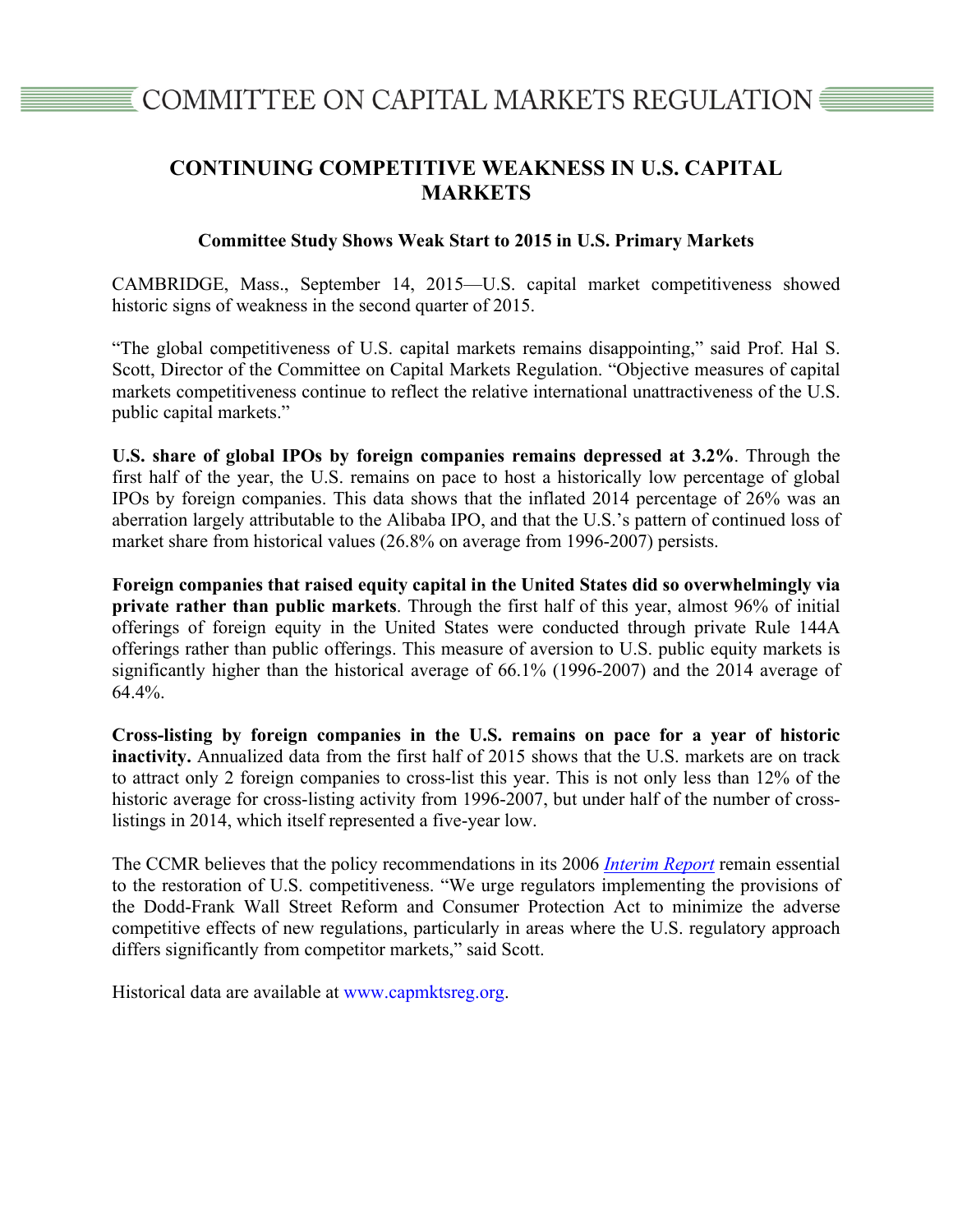\* \* \*

For Further Information:

Hal Scott, Director, Committee on Capital Markets Regulation hscott@law.harvard.edu

Founded in 2006, the Committee on Capital Markets Regulation is dedicated to enhancing the competitiveness of U.S. capital markets and ensuring the stability of the U.S. financial system. Our membership includes thirty-four leaders drawn from the finance, investment, business, law, accounting, and academic communities. The Committee is chaired jointly by R. Glenn Hubbard (Dean, Columbia Business School) and John L. Thornton (Chairman, The Brookings Institution) and directed by Hal S. Scott (Nomura Professor and Director of the Program on International Financial Systems, Harvard Law School).

The Committee is an independent and nonpartisan  $501(c)(3)$  research organization, financed by contributions from individuals, foundations, and corporations.